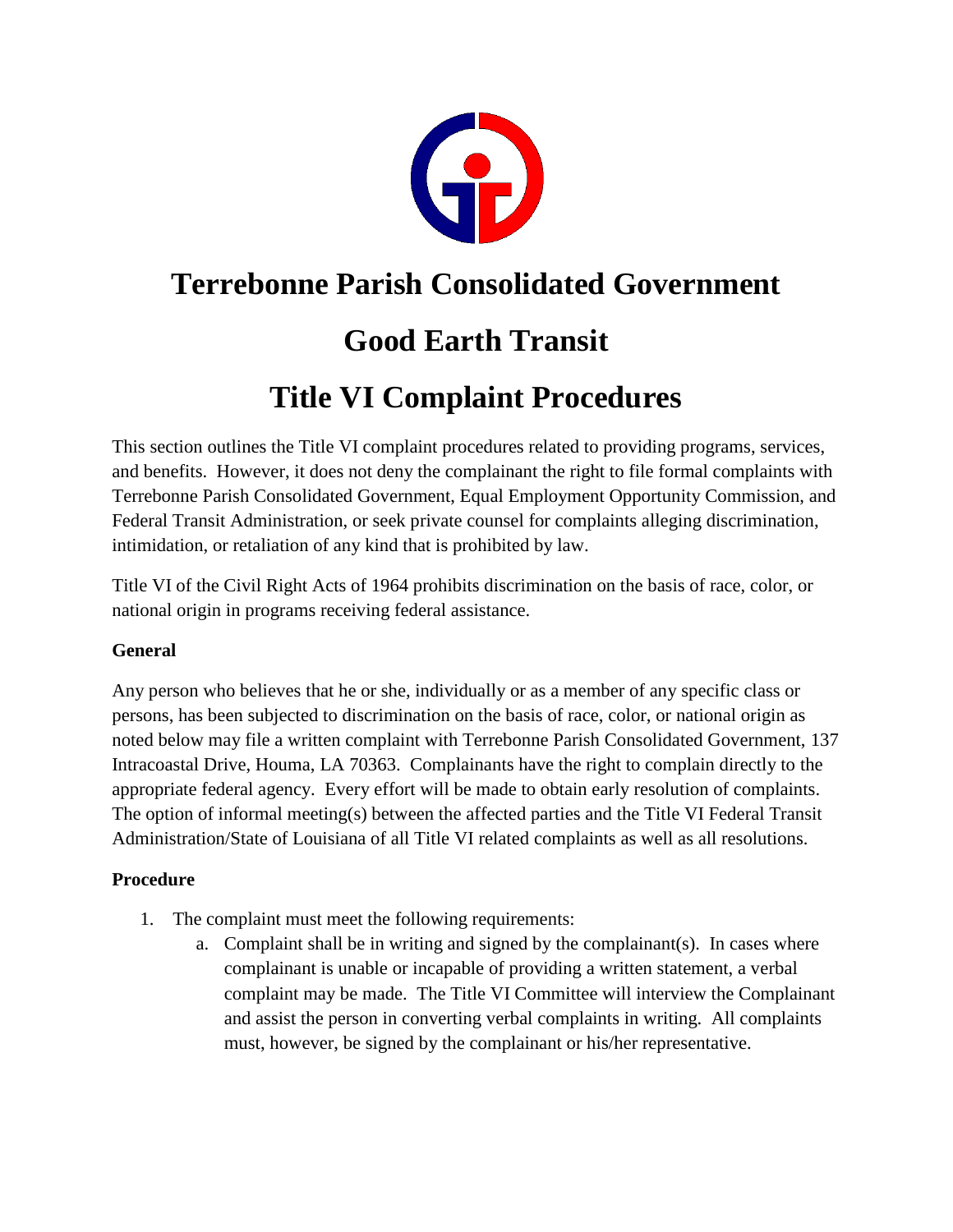- b. Include the date of the alleged act of discrimination date when the complainants became aware of the alleged act of discrimination; or the date on which the conduct was discontinued or the latest instance of conduct.
- c. Present a detailed description of the issues, including names and job titles of those individuals perceived as parties in the complaint.
- d. Federal and state law requires complaints be filed with 180 calendar days of the alleged incident.
- 2. Upon receipt of the complaint, the Title VI Coordinator will determine its jurisdiction, acceptability, as well as need for additional information.
- 3. The complainant will be provided with a written acknowledgment that Terrebonne Parish Consolidated Government has either accepted or rejected the complaint.
- 4. A complaint must meet the following criteria for acceptance:
	- a. The Complaint must be filed within 180 days of the alleged occurrence.
	- b. The allegation must involve a covered basis such as race, color, or national origin.
	- c. The allegation must involve Terrebonne Parish Consolidated Government service of a Federal-Aid recipient, sub recipient, or contractor.
- 5. A complaint may be dismissed for the following reasons:
	- a. The Complainant requests the withdrawal of the complaint.
	- b. The complainant fails to respond to repeated requests for additional information needed to process the complaint.
	- c. The Complainant cannot be located after reasonable attempts.
- 6. If the Title VI Committee decides to accept the complaint for investigation, the complainant will be notified in writing of such determination. The complaint will receive a case number and will then be logged in a database identify: complaint's name, basis, alleged harm, race, color, and national origin of the Complainant.
- 7. In cases where the Title VI committee assumes the investigation of the complaint, within 90 calendar days of the acceptance of the complaint, Title VI Committee will prepare an investigate report for review by the Title VI Coordinator. The report shall include a narrative description of the incident, identification of person interviewed, findings, and recommendations for dispositions.